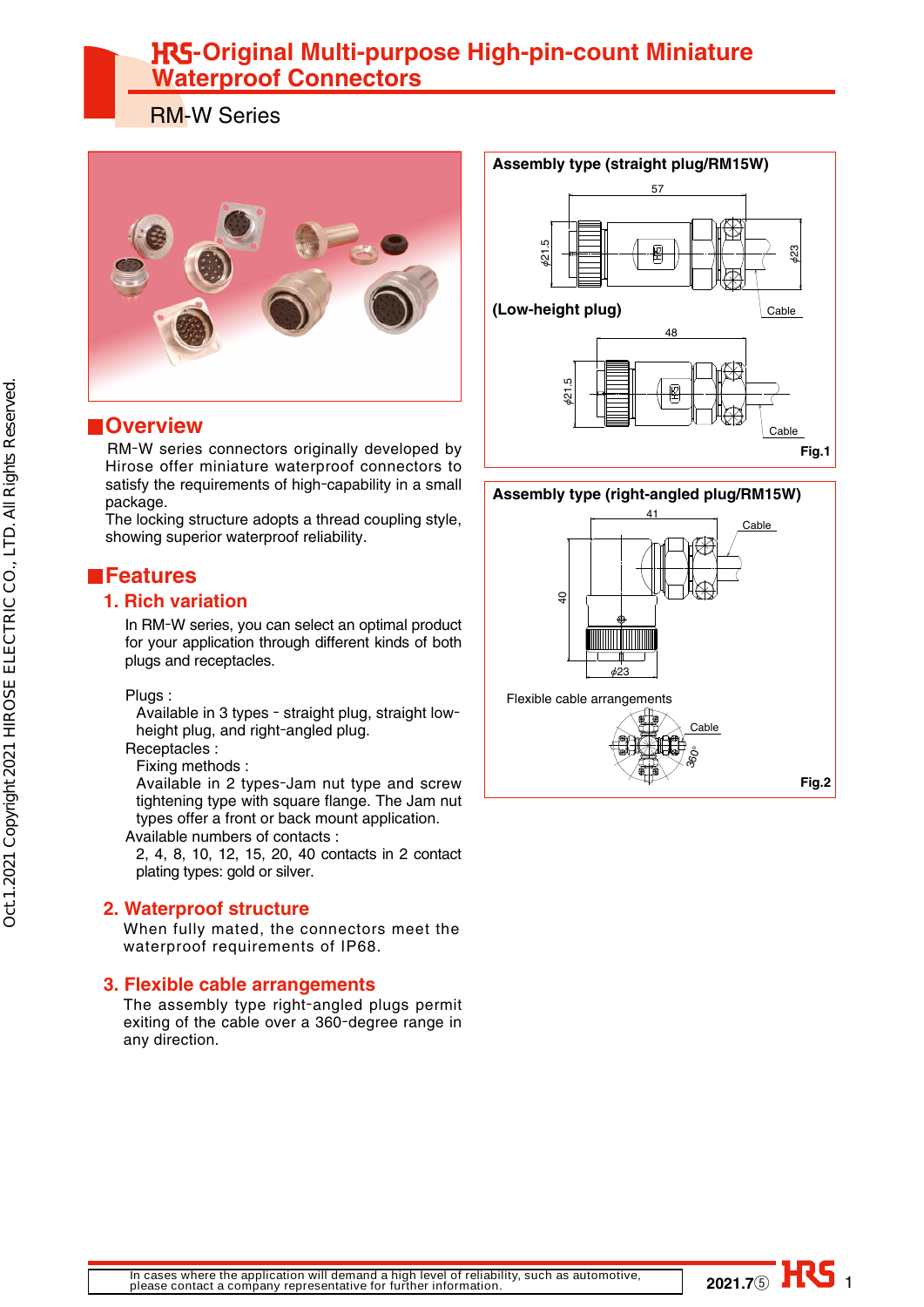## **Product Specifications (RM15WT size products)**

|        | Voltage rating                     | 600V AC, 840V DC (2 pos.)<br>500V AC, 700V DC (4, 8 pos.)<br>350V AC, 490V DC (10 pos.)<br>350V AC, 490V DC (12 pos.) |
|--------|------------------------------------|-----------------------------------------------------------------------------------------------------------------------|
| Rating | Current rating                     | 10A (2, 4 pos.)<br>5A (8, 10, 12 pos.)                                                                                |
|        | Operating temperature (Note 1)     | $-25^{\circ}$ C to $+85^{\circ}$ C                                                                                    |
|        | Storage temperature range (Note 2) | $-10^{\circ}$ C to $+60^{\circ}$ C                                                                                    |

| Characteristic                          | Specification                                                             | Conditions                                                                                                                                                                                                                        |
|-----------------------------------------|---------------------------------------------------------------------------|-----------------------------------------------------------------------------------------------------------------------------------------------------------------------------------------------------------------------------------|
| 1. Contact resistance                   | $2m\Omega$ max. (2, 4 pos.)<br>$4m\Omega$ max. (8, 10, 12 pos.)           | 1A DC                                                                                                                                                                                                                             |
| 2. Insulation resistance                | 1,000 $M\Omega$ min                                                       | 500V DC                                                                                                                                                                                                                           |
| 3. Withstanding voltage                 | No flashover or insulation breakdown.                                     | 1,800V AC/1 minute (2 pos.)<br>1,500V AC/1 minute (4, 8 pos.)<br>1,000V AC/1 minute (10, 12 pos.)                                                                                                                                 |
| 4. Vibration                            | No electrical discontinuity for $10\mu s$ max.                            | Frequency: 10 to 55 to 10Hz, single amplitude of<br>0.75mm, 10 cycles in 3 axis.                                                                                                                                                  |
| 5. Shock                                | No electrical discontinuity for $10\mu s$ max.                            | Acceleration of 490m/s <sup>2</sup> , 11ms duration, sine half-wave,<br>3 cycles in each of the 6 axis.                                                                                                                           |
| 6. Durability<br>(insertion/withdrawal) | $4m\Omega$ max. (2, 4 pos.)<br>$8m\Omega$ max. $(8, 10, 12 \text{ pos.})$ | 2,000 cycles                                                                                                                                                                                                                      |
| 7. Temperature cycle                    | Insulation resistance: $100M\Omega$ min.                                  | Temperature : $-55^{\circ}\text{C} \rightarrow$ Room temperature $\rightarrow +85^{\circ}\text{C} \rightarrow$ Room temperature<br>: 30 $\rightarrow$ 10 to 15 $\rightarrow$ 30 $\rightarrow$ 10 to 15 (Minutes) 5 cycles<br>Time |
| 8. Humidity                             | Insulation resistance : $100M\Omega$ min. (Dry)                           | 96 hours at temperature of 40°C and humidity of 90% to 95%.                                                                                                                                                                       |
| 9. Water protection                     | When mated with corresponding connector.                                  | No water penetration when submerged for 48 hours at<br>the depth of 1.8 meter.                                                                                                                                                    |

Note 1 : Includes temperature rise caused by the current flow.

Note 2 : The term "storage" refers to products stored for long period of time prior to mounting and use. Operating temperature range covers non-conducting condition of installed connectors in storage, shipment or during transportation.

## **Materials / Finish**

| Item      | <b>Material</b>                         | Finish                         | <b>Remarks</b>         |
|-----------|-----------------------------------------|--------------------------------|------------------------|
| Body      | Zinc alloy, brass                       | Chrome plated or nickel plated |                        |
| Insulator | Diallyl phthalate resin, or PPS         |                                | UL94V-0 (Color: Black) |
| Contacts  | Brass, phosphor bronze, or copper alloy | Silver plated or gold plated   |                        |
| Packing   | SIR (black or red), or NBR (gray)       |                                |                        |

Note : Do not mix different contact plating.

## ■**Product Number Structure**

Refer to the chart below when determining the product specifications from the product number. Please select from the product numbers listed in this catalog when placing orders.

| 0                                                                           |                                                                                          |  |
|-----------------------------------------------------------------------------|------------------------------------------------------------------------------------------|--|
| Series name: RM-W                                                           | <b>6</b> Number of Contacts                                                              |  |
| Shell size                                                                  | <b>O</b> Contact type                                                                    |  |
| <b>8</b> Lock type<br>T: Screw Lock                                         | P: Male contact<br>S: Female contact                                                     |  |
| Connector type<br>: Plug<br>P<br>$LP$ : Plug(right angle)<br>R : Receptacle | Other specifications<br>A two-digit number is added to indicate<br>other specifications. |  |

**RM 15 W T P**\*\* **- 2 P (**\*\***)**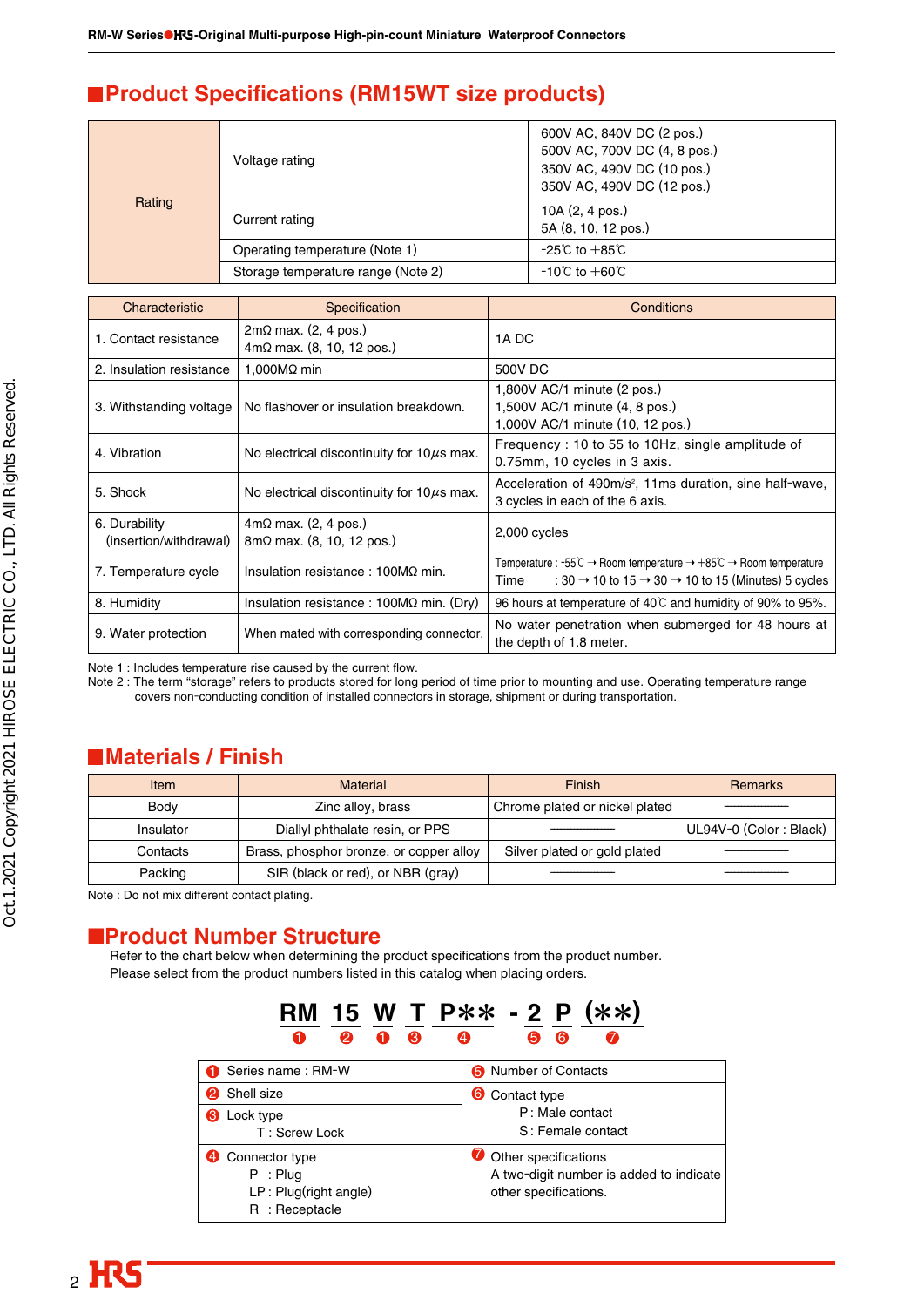## **Plugs - Straight Long Back Shell**

**RM15WTPZA-10S(71)**



| Part No.          | HRS No.      | No. of contacts Weight |                 |
|-------------------|--------------|------------------------|-----------------|
| RM15WTPZA-2P(7*)  | 109-1734-57* | 2                      | 43q             |
| RM15WTPZA-4P(7*)  | 109-1735-87* | 4                      | 44 <sub>g</sub> |
| RM15WTPZA-8P(7*)  | 109-1736-07* | 8                      | 43q             |
| RM15WTPZA-10P(7*) | 109-1737-37* | 10                     |                 |
| RM15WTPZA-12P(7*) | 109-1738-67* | 12                     | 44 <sub>a</sub> |



(Representative example)

[Specification number] (76)(81) : Silver plated contacts (77)(82) : Gold plated contacts

| Part No.          | HRS No.      | No. of contacts Weight |     |
|-------------------|--------------|------------------------|-----|
| RM15WTPZA-2S(7*)  | 109-1729-57* | 2                      |     |
| RM15WTPZA-4S(8*)  | 109-1730-48* |                        |     |
| RM15WTPZA-8S(7*)  | 109-1731-77* | 8                      | 45a |
| RM15WTPZA-10S(7*) | 109-1732-07* | 10                     |     |
| RM15WTPZA-12S(7*) | 109-1733-27* | 12                     |     |

## **Applicable Strain Reliefs**

**External cable clamp + internal, self-tightening**





### $(D_{\text{excess}})$

| Part No.      | HRS No.       | A | Weight |
|---------------|---------------|---|--------|
| JR16WCC-4(72) | 114-2052-6 72 |   |        |
| JR16WCC-6(72) | 114-2053-9 72 | 6 | 17.5q  |
| JR16WCC-8(72) | 114-2054-1 72 | 8 |        |

|                | (Representative example) |    |        |
|----------------|--------------------------|----|--------|
| Part No.       | HRS No.                  | A  | Weight |
| JR16WCC-10(72) | 114-2055-4 72            | 10 |        |
| JR16WCC-11(72) | 114-2154-6 72            | 11 | 17.5g  |
| JR16WCC-12(72) | 114-2056-7 72            | 12 |        |

## **Internal, self tightening**



| Part No.       | HRS No.       | A | Weight |
|----------------|---------------|---|--------|
| JR16WCCA-4(72) | 114-2076-4 72 |   |        |
| JR16WCCA-6(72) | 114-2077-772  | 6 | 16g    |
| JR16WCCA-8(72) | 114-2078-0 72 | 8 |        |



#### (Representative example)

| Part No.        | HRS No.       | A  | Weight |
|-----------------|---------------|----|--------|
| JR16WCCA-10(72) | 114-2079-2 72 | 10 |        |
| JR16WCCA-11(72) | 114-2155-972  | 11 | 16g    |
| JR16WCCA-12(72) | 114-2080-172  | 12 |        |

Note 1 : Cable jacket diameter : Use A  $\pm$  0.2mm

Note 2 : When using the self-tightening strain relief verify the cable pull force requirements.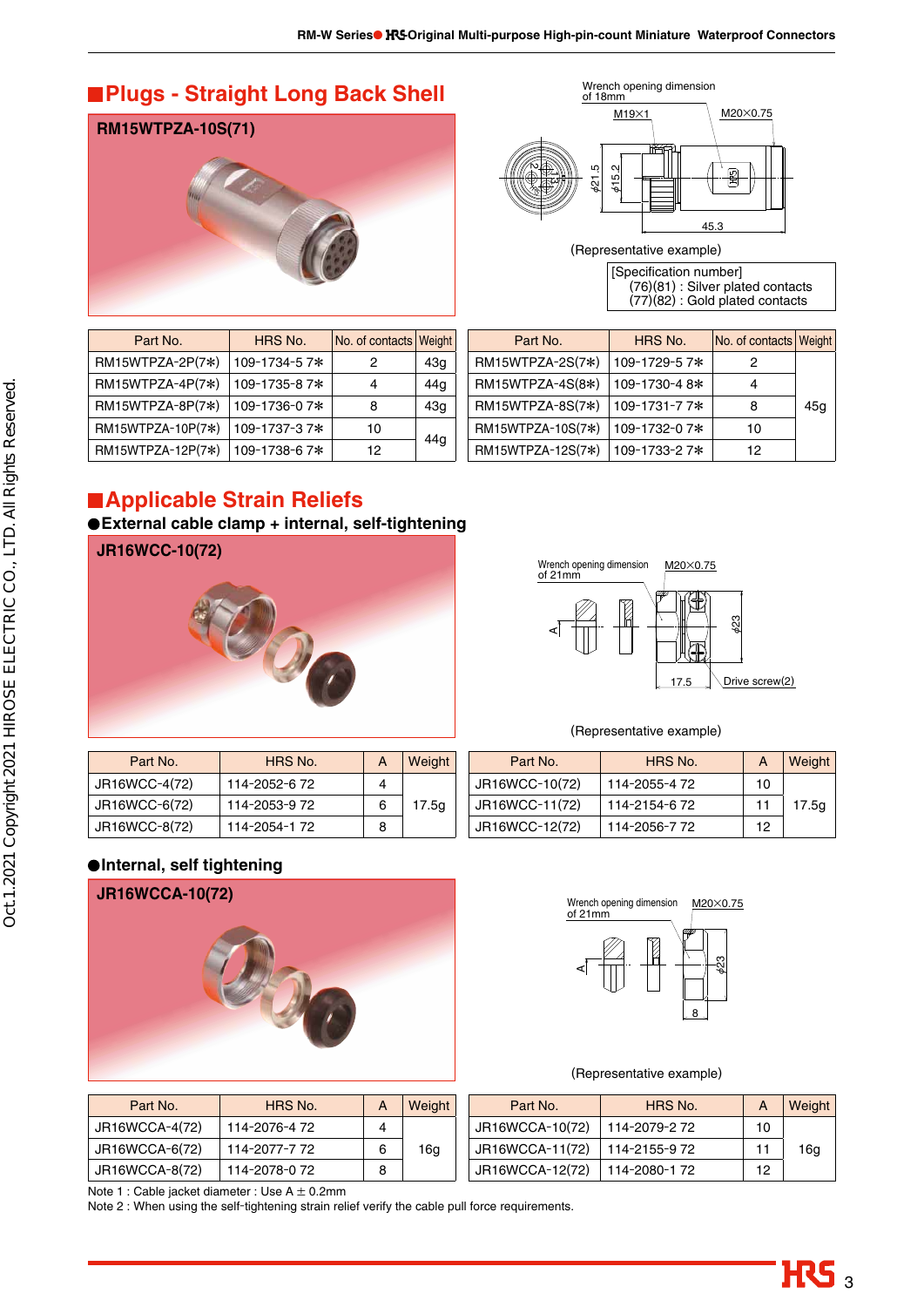## **Plugs - Straight Short Back Shell**



| Part No.         | HRS No.      | No. of contacts Weight |                 |
|------------------|--------------|------------------------|-----------------|
| RM15WTPZ-2P(7*)  | 109-1616-97* | 2                      | 32 <sub>g</sub> |
| RM15WTPZ-4P(7*)  | 109-1617-17* | 4                      | 33g             |
| RM15WTPZ-8P(7*)  | 109-1618-47* | 8                      | 32g             |
| RM15WTPZ-10P(7*) | 109-1619-77* | 10                     |                 |
| RM15WTPZ-12P(7*) | 109-1620-67* | 12 <sup>2</sup>        | 33 <sub>q</sub> |



(Representative example)

| [Specification number]            |
|-----------------------------------|
| (76)(81) : Silver plated contacts |
| (77)(82) : Gold plated contacts   |

| Part No.         | HRS No.       | No. of contacts Weight |                 |
|------------------|---------------|------------------------|-----------------|
| RM15WTPZ-2S(7*)  | 109-1611-57*  | 2                      |                 |
| RM15WTPZ-4S(8*)  | 109-1612-8 8* | 4                      |                 |
| RM15WTPZ-8S(7*)  | 109-1613-07*  | 8                      | 34 <sub>a</sub> |
| RM15WTPZ-10S(7*) | 109-1614-37*  | 10                     |                 |
| RM15WTPZ-12S(7*) | 109-1615-67*  | 12                     |                 |

# **Applicable Strain Reliefs**

**External cable clamp + internal, self-tightening**

**JR13WCC-10(72)**





(Representative example)

| Part No.      | HRS No.       | А | Weight |
|---------------|---------------|---|--------|
| JR13WCC-4(72) | 114-2045-0 72 |   |        |
| JR13WCC-5(72) | 114-2046-372  | 5 | 17a    |
| JR13WCC-6(72) | 114-2047-672  | 6 |        |

| Part No.       | HRS No.      | A  | Weight |
|----------------|--------------|----|--------|
| JR13WCC-7(72)  | 114-2048-972 |    |        |
| JR13WCC-8(72)  | 114-2049-172 | 8  |        |
| JR13WCC-9(72)  | 114-2050-072 | 9  | 17a    |
| JR13WCC-10(72) | 114-2051-372 | 10 |        |

### **Internal, self tightening**



| Part No.       | HRS No.       | А | Weight |
|----------------|---------------|---|--------|
| JR13WCCA-4(72) | 114-2069-9 72 | 4 |        |
| JR13WCCA-5(72) | 114-2070-8 72 | 5 | 12g    |
| JR13WCCA-6(72) | 114-2071-0 72 | 6 |        |



#### (Representative example)

| Part No.        | HRS No.      | A  | Weight          |
|-----------------|--------------|----|-----------------|
| JR13WCCA-7(72)  | 114-2072-372 |    |                 |
| JR13WCCA-8(72)  | 114-2073-672 | 8  |                 |
| JR13WCCA-9(72)  | 114-2074-972 | 9  | 12 <sub>q</sub> |
| JR13WCCA-10(72) | 114-2075-172 | 10 |                 |

Note 1 : Cable jacket diameter : Use A ± 0.2mm

Note 2 : When using the self-tightening strain relief verify the cable pull force requirements.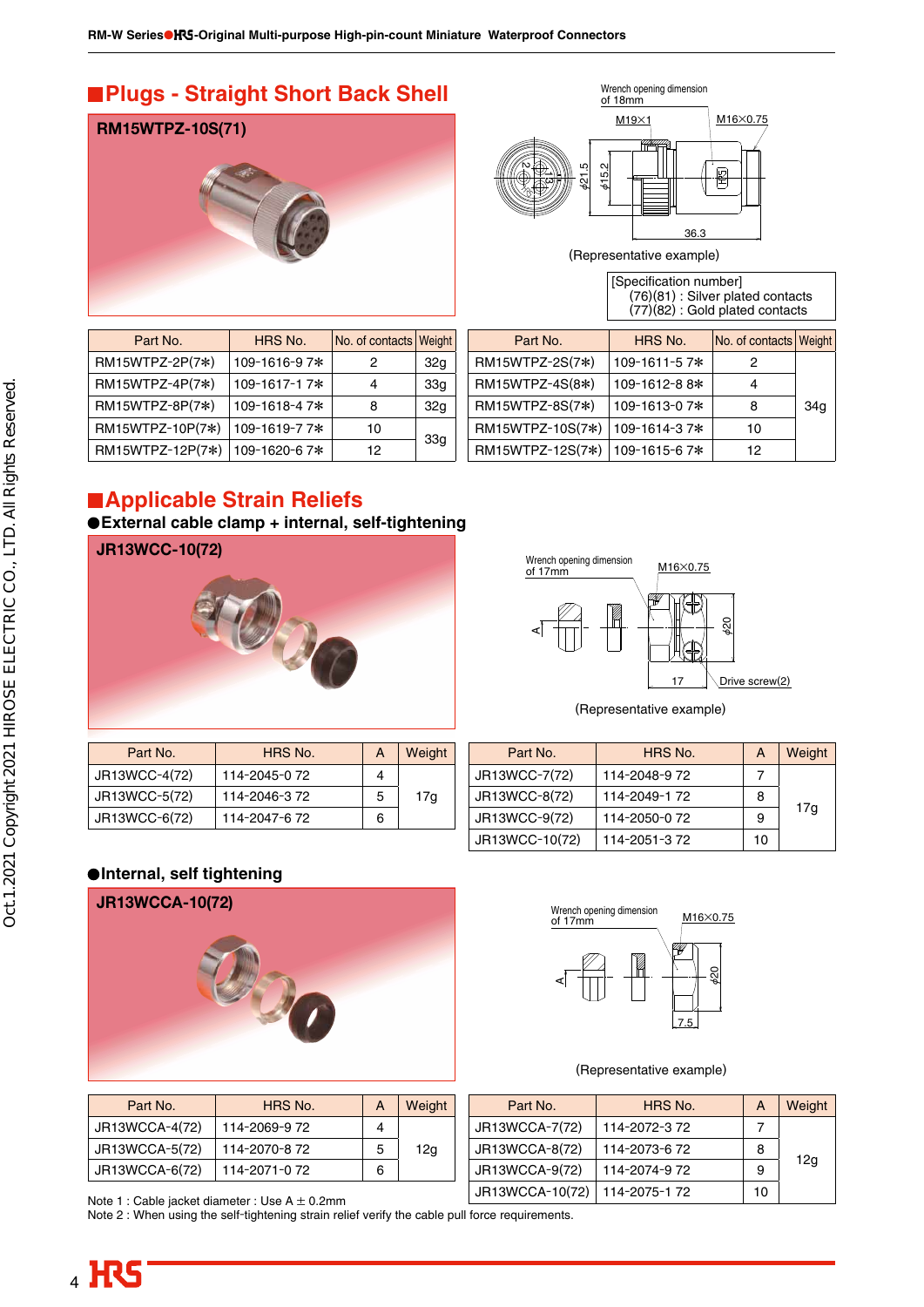# **Plugs - Right Angle**

**RM15WTLP-10S(31)**



(Representative example)

| HRS No.       | Weight               |
|---------------|----------------------|
| 109-1886-333  | 60.6g                |
| 109-1888-9 34 | 61.6g                |
| 109-1887-633  | 61.5g                |
| 109-1889-134  | 63.2g                |
|               | No. of contacts<br>8 |

|                  | [Specification number]<br>(33) : Silver plated contacts<br>(34) : Gold plated contacts |                 |        |  |
|------------------|----------------------------------------------------------------------------------------|-----------------|--------|--|
| Part No.         | HRS No.                                                                                | No. of contacts | Weight |  |
| RM15WTLP-10P(33) | 109-0020-033                                                                           | 10              | 62.1g  |  |
| RM15WTLP-10S(33) | 109-0999-4 33                                                                          |                 | 63.1g  |  |
| RM15WTLP-12P(33) | 109-0997-933                                                                           | 12              | 62.3g  |  |
| RM15WTLP-12S(33) | 109-1911-933                                                                           |                 | 64.3g  |  |

Note 1 : Packing material : NBR, body plating : nickel

Note 2 : HRS recommended tool : 1.27mm Hex Wrench

Note 3 : Recommended set screw tightening torque : 0.2 to 0.3N•m.

## **Applicable Strain Reliefs**

### **External cable clamp + internal, self-tightening**



| Wrench opening dimension<br>of 17mm | M16×0.75             |
|-------------------------------------|----------------------|
|                                     | Drive screw(2)<br>17 |

(Representative example)

| Part No.      | HRS No.       | A | Weight |
|---------------|---------------|---|--------|
| JR13WCC-4(72) | 114-2045-0 72 |   |        |
| JR13WCC-5(72) | 114-2046-372  | 5 | 17g    |
| JR13WCC-6(72) | 114-2047-6 72 | 6 |        |
|               |               |   |        |

| Part No.       | HRS No.       | A  | Weight |
|----------------|---------------|----|--------|
| JR13WCC-7(72)  | 114-2048-972  |    |        |
| JR13WCC-8(72)  | 114-2049-172  | 8  |        |
| JR13WCC-9(72)  | 114-2050-0 72 | 9  | 17g    |
| JR13WCC-10(72) | 114-2051-372  | 10 |        |

### **Internal, self tightening**



| Part No.       | HRS No.       | А | Weight |
|----------------|---------------|---|--------|
| JR13WCCA-4(72) | 114-2069-9 72 |   |        |
| JR13WCCA-5(72) | 114-2070-8 72 | 5 | 12g    |
| JR13WCCA-6(72) | 114-2071-0 72 | 6 |        |

# 7.5 M16∞0.75 Wrench opening dimension of 17mm AØ20

#### (Representative example)

| Part No.                                                                                        | HRS No.       | A | Weight | Part No.       | HRS No.       | А | Weight |
|-------------------------------------------------------------------------------------------------|---------------|---|--------|----------------|---------------|---|--------|
| JR13WCCA-4(72)                                                                                  | 114-2069-9 72 |   |        | JR13WCCA-7(72) | 114-2072-3.72 |   |        |
| JR13WCCA-5(72)                                                                                  | 114-2070-8 72 |   | 12a    | JR13WCCA-8(72) | 114-2073-6 72 | 8 |        |
| JR13WCCA-6(72)                                                                                  | 114-2071-0 72 | 6 |        | JR13WCCA-9(72) | 114-2074-9 72 | a | 12g    |
| JR13WCCA-10(72)<br>114-2075-172<br>Note 1 : Cable jacket diameter : Use $A \pm 0.2$ mm          |               |   |        |                | 10            |   |        |
| Note 2 : When using the self-tightening strain relief verify the cable pull force requirements. |               |   |        |                |               |   |        |

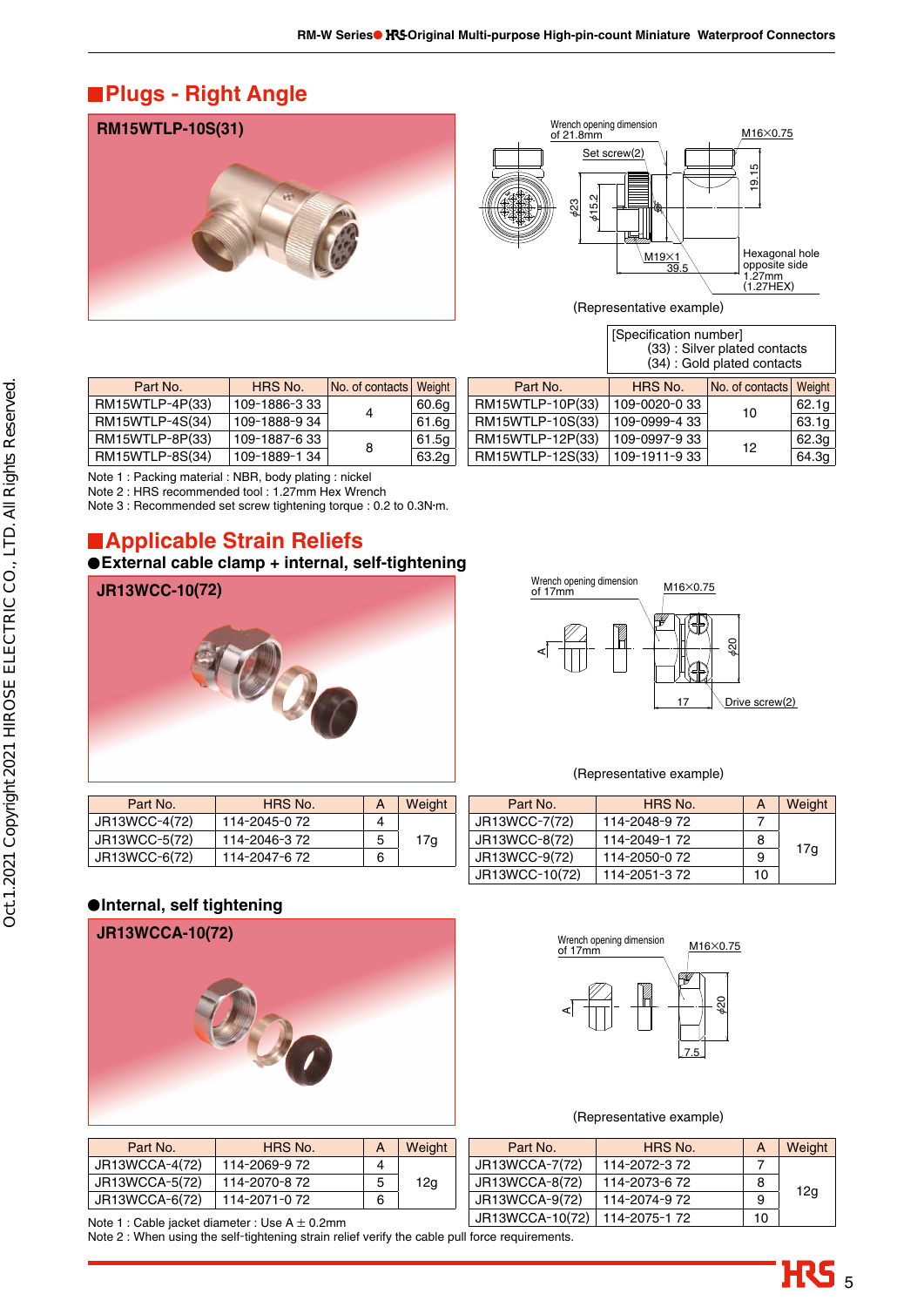## **Receptacles Front panel mount**





(Representative example)

| [Specification number]            |
|-----------------------------------|
| (76)(81): Silver plated contacts  |
| $(77)(82)$ : Gold plated contacts |

| Part No.         | HRS No.      | No. of contacts | A     | Weight |
|------------------|--------------|-----------------|-------|--------|
| RM15WTRZ-2P(7*)  | 109-1631-27* | 2               | 21    | 13q    |
| RM15WTRZ-4P(7*)  | 109-1633-87* |                 |       | 14q    |
| RM15WTRZ-8P(7*)  | 109-1634-07* | 8               |       | 13g    |
| RM15WTRZ-10P(7*) | 109-1635-37* | 10              | 20.65 |        |
| RM15WTRZ-12P(7*) | 109-1636-67* | 12              |       | 14a    |

Note : Recommended nut tightening torque : 3N•m

| Part No.         | HRS No.      | No. of contacts | A     | Weight          |
|------------------|--------------|-----------------|-------|-----------------|
| RM15WTRZ-2S(7*)  | 109-1637-97* | 2               | 21.75 |                 |
| RM15WTRZ-4S(8*)  | 109-1639-48* | 4               |       |                 |
| RM15WTRZ-8S(7*)  | 109-1640-37* | 8               |       | 15 <sub>q</sub> |
| RM15WTRZ-10S(7*) | 109-1641-67* | 10              | 21.6  |                 |
| RM15WTRZ-12S(7*) | 109-1642-97* | 12              |       |                 |
|                  |              |                 |       |                 |

### **Rear panel mount**





(Representative example)

| Part No.          | HRS No.      | No. of contacts | А     | <b>Weight</b>   | Part No.          | HRS No.      | No. of contacts | A     | <b>Weight</b> |
|-------------------|--------------|-----------------|-------|-----------------|-------------------|--------------|-----------------|-------|---------------|
| RM15WTRZA-2P(7*)  | 109-1651-07* |                 | 21    | 22g             | RM15WTRZA-2S(7*)  | 109-1657-67* |                 | 21.75 |               |
| RM15WTRZA-4P(7*)  | 109-1653-57* |                 |       | 23q             | RM15WTRZA-4S(8*)  | 109-1659-18* |                 |       |               |
| RM15WTRZA-8P(7*)  | 109-1654-87* |                 |       | 22 <sub>q</sub> | RM15WTRZA-8S(7*)  | 109-1660-07* |                 |       | 24g           |
| RM15WTRZA-10P(7*) | 109-1655-07* | 10              | 20.65 |                 | RM15WTRZA-10S(7*) | 109-1661-37* | 10              | 21.6  |               |
| RM15WTRZA-12P(7*) | 109-1656-37* | 12              |       | 23g             | RM15WTRZA-12S(7*) | 109-1662-67* | 12              |       |               |

Note : Recommended nut tightening torque : 3N•m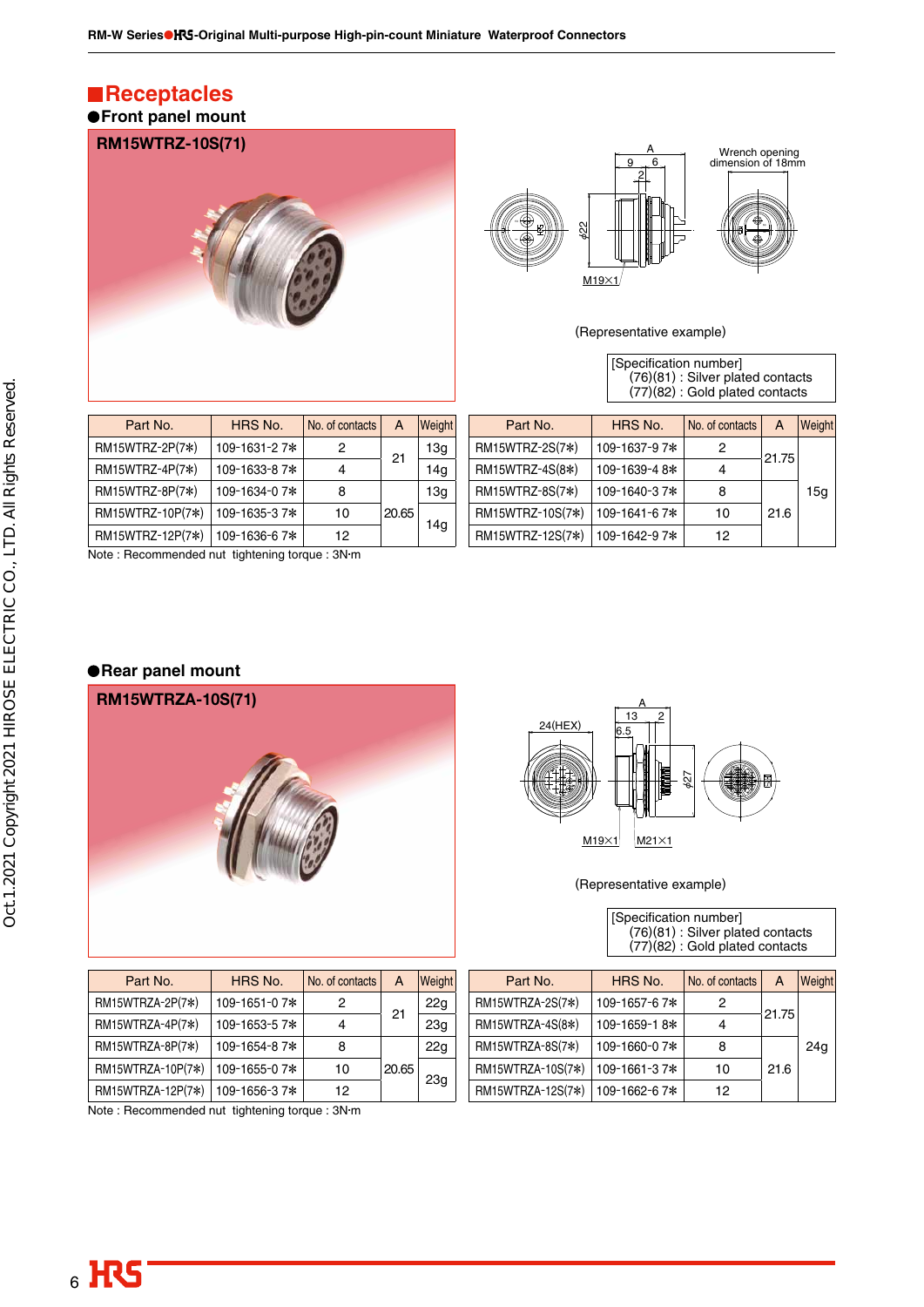## **Receptacles (Square flange)**

**Waterproof (When mated with corresponding plug)**





(Representative example)

[Specification number] (76)(81) : Silver plated contacts (77)(82) : Gold plated contacts

| Part No.          | HRS No.      | No. of contacts | A     | Weight          |
|-------------------|--------------|-----------------|-------|-----------------|
| RM15WTRZB-2P(7*)  | 109-1671-77* | 2               | 21    | 19g             |
| RM15WTRZB-4P(7*)  | 109-1673-27* |                 |       | 20 <sub>q</sub> |
| RM15WTRZB-8P(7*)  | 109-1674-57* | 8               |       | 19q             |
| RM15WTRZB-10P(7*) | 109-1675-87* | 10              | 20.65 |                 |
| RM15WTRZB-12P(7*) | 109-1676-07* | 12              |       | 20a             |

| Part No.          | HRS No.      | No. of contacts | A     | <b>Weight</b>   |
|-------------------|--------------|-----------------|-------|-----------------|
| RM15WTRZB-2S(7*)  | 109-1677-37* | 2               | 21.75 |                 |
| RM15WTRZB-4S(8*)  | 109-1679-98* |                 |       |                 |
| RM15WTRZB-8S(7*)  | 109-1680-87* | 8               |       | 21 <sub>a</sub> |
| RM15WTRZB-10S(7*) | 109-1681-07* | 10              | 21.6  |                 |
| RM15WTRZB-12S(7*) | 109-1682-37* | 12              |       |                 |

Note 1 : Screw size : M3

Note 2 : Recommended nut tightening torque : 0.3 to 0.35N•m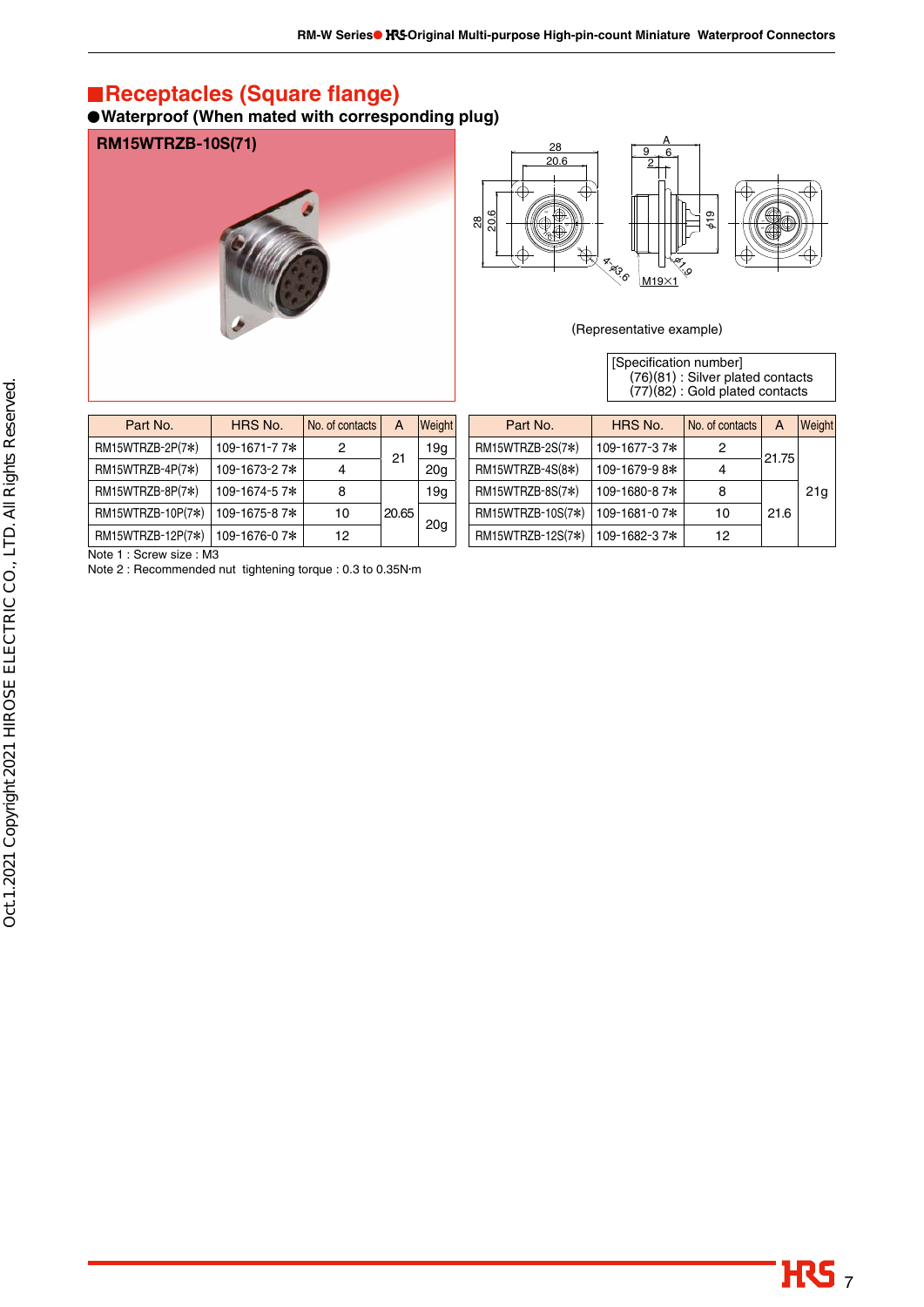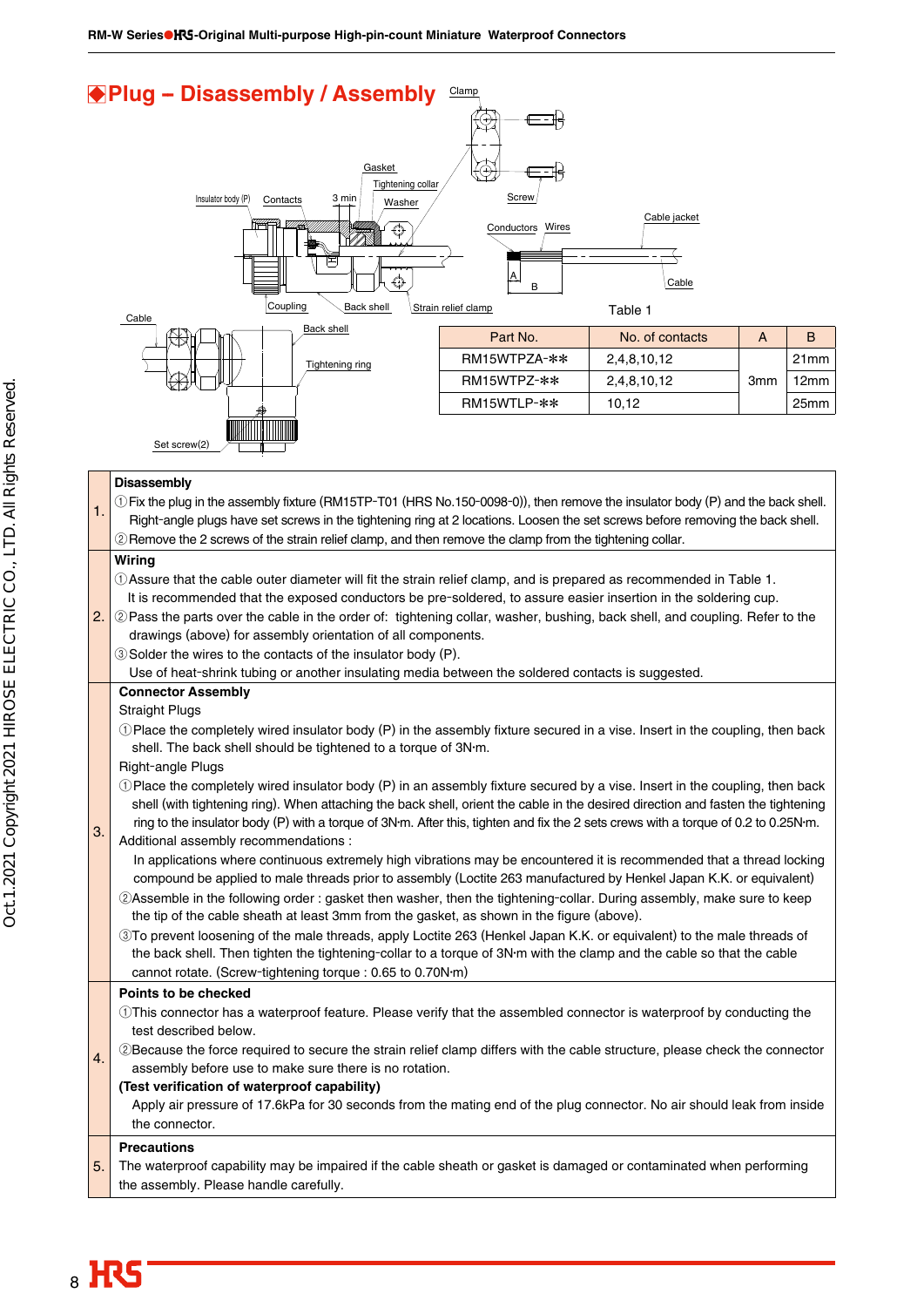## **Receptacle - recommended panel cut-outs**

Front mounting, rear nut

Rear mounting, front nut

Square flange, screw mounting







Panel thickness : 0.5 to 2mm

For RM15WTRZ receptacles

For RM15WTRZA receptacles

Panel thickness : 0.5 to 2.5mm

For RM15WTRZB receptacles

Panel thickness : 2.5 to 4mm

Note 1 : When attaching the receptacle to the panel, be certain to check that the gasket is in place in the groove. Do not pinch the gasket. Note 2 : The view of the above diagrams is from the receptacle mating side.

Note 3 : The ▼ symbol in the above diagrams indicates the coupling guide position of the receptacles.

## **Contact Arrangement and Specifications**



Note 1 : The contact configuration as viewed from the wiring side.

Note 2 : The ▼ symbol in the above diagrams indicates the coupling guide position of the receptacles.

Note 3 : Withstanding voltages indicate test voltage values.

## **Precautions**

- 1. Switch off the power of the circuit before disconnecting or plugging- in the connectors.
- 2. Use a connectors with socket contacts at the power side of the circuit.
- 3. Make sure that the coupling is in completely cocked position.
- 4. Use correct plug / receptacle to assure water protection.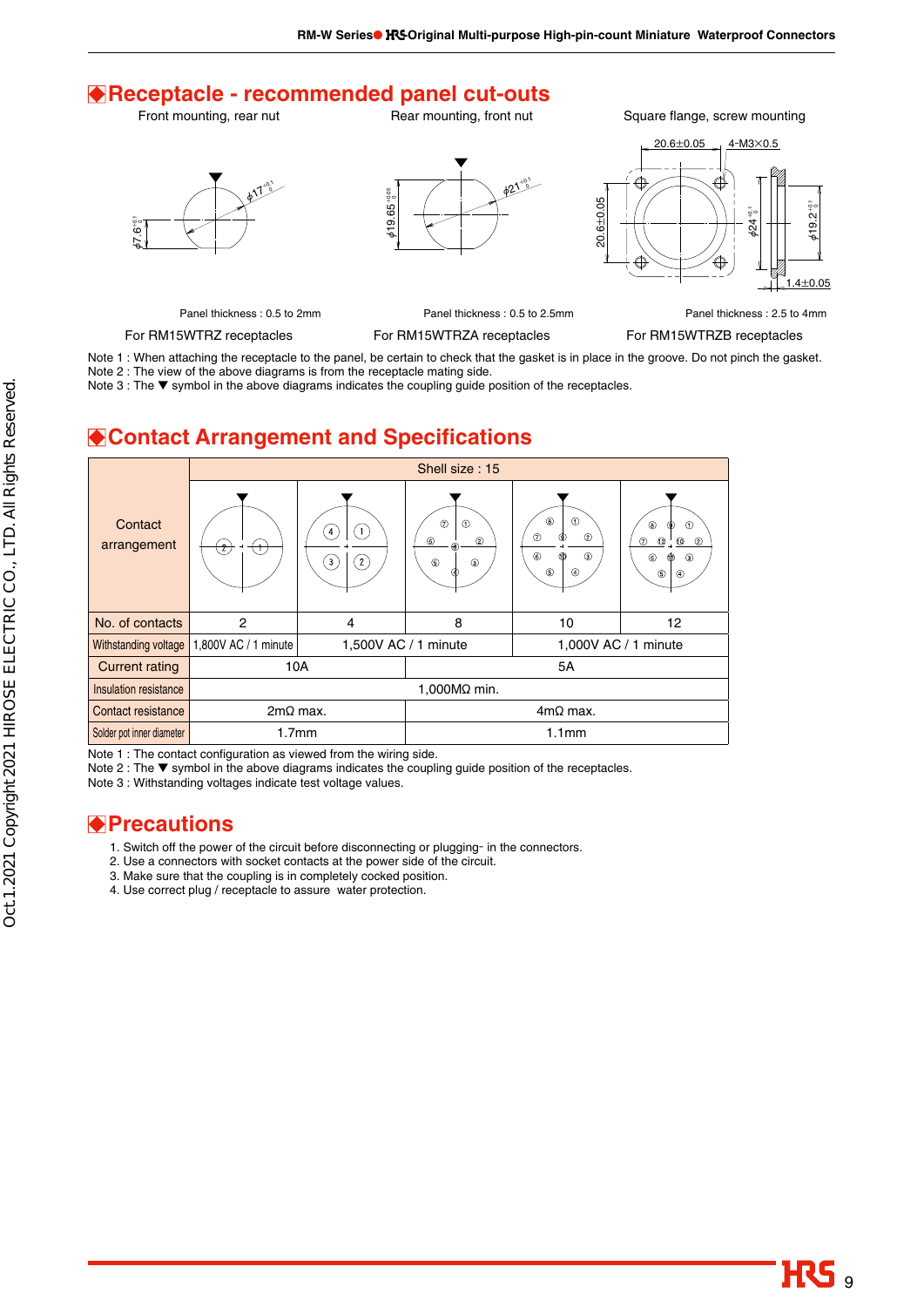## **Product Specifications (RM21WT to RM31WT size products)**

|        | Voltage rating                       | 600V AC, 840V DC (40 pos.)<br>500V AC, 700V DC (15, 55 pos.)<br>350V AC, 490V DC (20 pos.) |
|--------|--------------------------------------|--------------------------------------------------------------------------------------------|
| Rating | Current rating                       | 5A                                                                                         |
|        | Operating temperature range (Note 1) | $-25^{\circ}$ C to $+85^{\circ}$ C                                                         |
|        | Storage temperature range (Note 2)   | $-10^{\circ}$ C to $+60^{\circ}$ C                                                         |

| Characteristic                          | Specification                                   | Conditions                                                                                                                                                                                                                  |
|-----------------------------------------|-------------------------------------------------|-----------------------------------------------------------------------------------------------------------------------------------------------------------------------------------------------------------------------------|
| 1. Contact resistance                   | $4m\Omega$ max.                                 | 1A DC                                                                                                                                                                                                                       |
| 2. Insulation resistance                | 1,000 $M\Omega$ min                             | 500V DC                                                                                                                                                                                                                     |
| 3. Withstanding voltage                 | No flashover or insulation breakdown.           | 1,800V AC/1 minute (40 pos.)<br>1,500V AC/1 minute (15, 55 pos.)<br>1,000V AC/1 minute (20 pos.)                                                                                                                            |
| 4. Vibration                            | No electrical discontinuity for $10\mu s$ max.  | Frequency: 10 to 55 to 10Hz, single amplitude of<br>0.75mm, 10 cycles in 3 axis.                                                                                                                                            |
| 5. Shock                                | No electrical discontinuity for $10\mu s$ max.  | Acceleration of 490m/s <sup>2</sup> , 11ms duration, sine half-wave,<br>3 cycles in each of the 6 axis.                                                                                                                     |
| 6. Durability<br>(insertion/withdrawal) | $8m\Omega$ max.                                 | 2,000 cycles                                                                                                                                                                                                                |
| 7. Temperature cycle                    | Insulation resistance : $100M\Omega$ min.       | Temperature : -55 $\degree$ C $\rightarrow$ Room temperature $\rightarrow$ +85 $\degree$ C $\rightarrow$ Room temperature<br>: 30 $\rightarrow$ 10 to 15 $\rightarrow$ 30 $\rightarrow$ 10 to 15 (Minutes) 5 cycles<br>Time |
| 8. Humidity                             | Insulation resistance : $100M\Omega$ min. (Dry) | 96 hours at temperature of 40°C and humidity of 90% to 95%.                                                                                                                                                                 |
| 9. Water protection                     | When mated with corresponding connector.        | No water penetration when submerged for 48 hours at<br>the depth of 1.8 meter.                                                                                                                                              |

Note 1 : Includes temperature rise caused by the current flow.

Note 2 : The term "storage" refers to products stored for long period of time prior to mounting and use. Operating temperature range covers non-conducting condition of installed connectors in storage, shipment or during transportation.

## **Materials / Finish**

| Item        | <b>Finish</b><br><b>Material</b> |                                | <b>Remarks</b>         |
|-------------|----------------------------------|--------------------------------|------------------------|
| <b>Body</b> | <b>Brass</b>                     | Chrome plated or nickel plated |                        |
| Insulator   | Diallyl phthalate resin          |                                | UL94V-0 (Color: Black) |
| Contacts    | Brass, copper alloy              | Silver plated                  |                        |
| Packing     | Chloroprene rubber or SIR        |                                | (Color: Black)         |

Note : Do not mix different contact plating.

### ■**Product Number Structure**

Refer to the chart below when determining the product specifications from the product number. Please select from the product numbers listed in this catalog when placing orders.

| RM 31 W T P* -40 S (**)                      |                                                                                                  |
|----------------------------------------------|--------------------------------------------------------------------------------------------------|
| ❸<br>A)<br>a -<br>2<br>Ŧ                     | 6<br>6                                                                                           |
| Series name: RM-W                            | <b>6</b> Number of contacts                                                                      |
| Shell size<br>2)                             | ❺<br>Contact type                                                                                |
| <b>6</b> Lock type<br>T: Screw Lock          | P: Male contact<br>S: Female contact                                                             |
| 4 Connector type<br>P: Plua<br>R: Receptacle | Other specifications<br>A two-digit number is added to<br>indicate other specifications.         |
| RM 21 W T P - CP (10) (**)                   | O<br>ദ                                                                                           |
| <b>8</b> CP: Strain relief                   | Ø<br>() with : External cable clamp<br>() without : Internal cable clamp<br>Numbers : Cable size |
|                                              |                                                                                                  |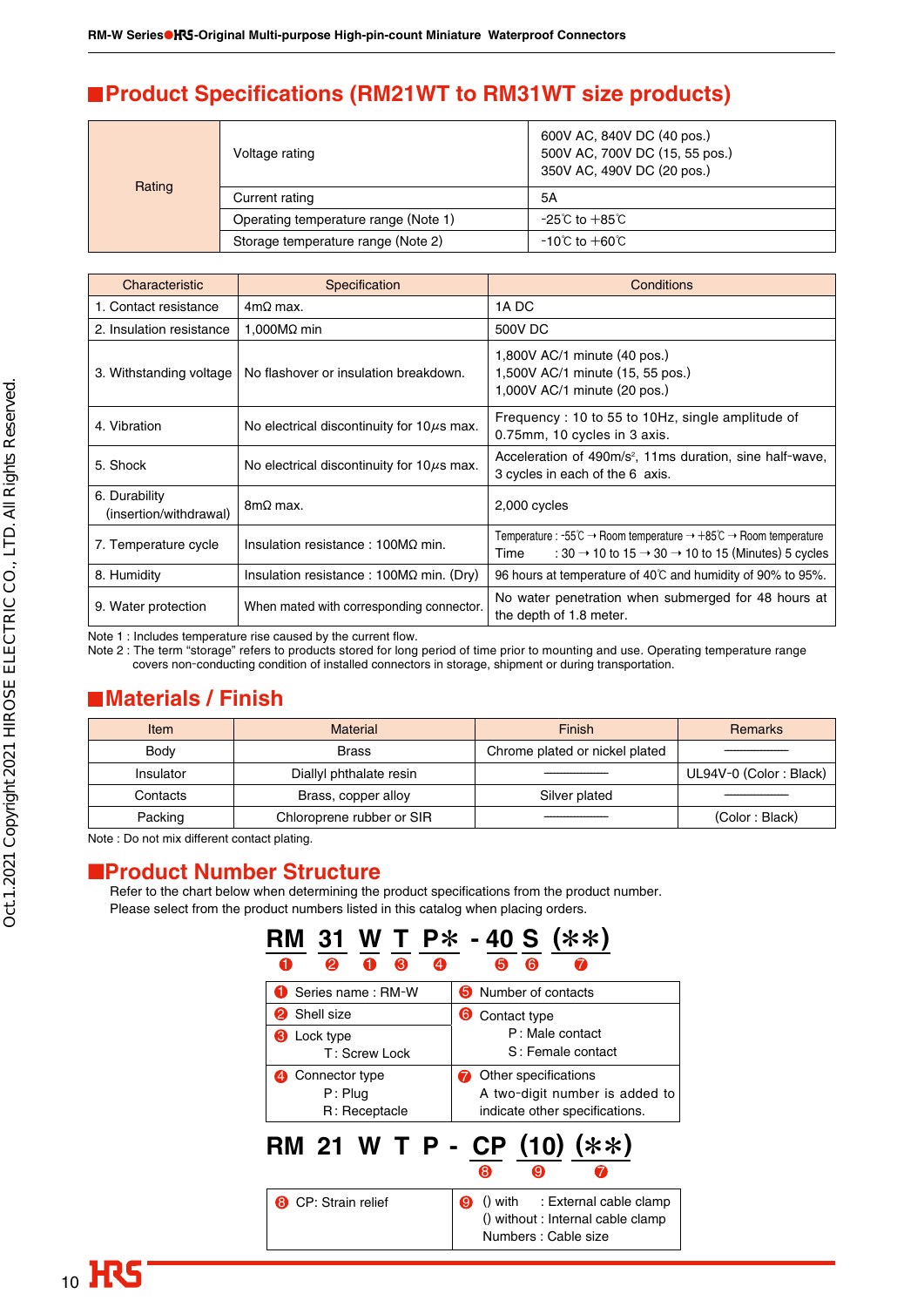## **Plugs - Straight Short Back Shell**





|                 |               |                 |      |          |      |               | (Representative example) |        |                |
|-----------------|---------------|-----------------|------|----------|------|---------------|--------------------------|--------|----------------|
| Part No.        | HRS No.       | No. of contacts | φA   | $\phi$ B | C    | E             |                          | Weight | <b>Remarks</b> |
| RM21WTP-15S(31) | 109-1401-231  | 15              |      |          |      |               |                          | 86a    |                |
| RM21WTP-15P(33) | 109-1403-8 33 |                 | 21   | 32       | 37.5 | $TM25\times2$ | M20×0.75                 | 85a    | Silver         |
| RM21WTP-20S(31) | 109-1402-531  | 20              |      |          |      |               |                          | 88a    | plated         |
| RM21WTP-20P(33) | 109-1404-033  |                 |      |          |      |               |                          | 85g    | only           |
| RM31WTP-40P(33) | 109-1573-8 33 | 40              | 30.8 | 42       | 52   | $TM35\times2$ | M28×0.75                 | 149a   |                |

Note : Recommended set screw tightening torque : 0.2 to 0.3 N•m.

# **Applicable Strain Reliefs**

# **External cable clamp + internal, self-tightening**





(Representative example)

| Part No.       | HRS No.       | $\phi$ A | $\phi$ B | C          |    |          | Weight            | <b>Remarks</b>  |
|----------------|---------------|----------|----------|------------|----|----------|-------------------|-----------------|
| JR16WCC-4(72)  | 114-2052-6 72 |          |          |            |    |          |                   |                 |
| JR16WCC-6(72)  | 114-2053-972  | 6        |          |            |    |          |                   | For RM21WT      |
| JR16WCC-8(72)  | 114-2054-172  |          |          |            | 21 | M20×0.75 | 17.5 <sub>a</sub> | (No locking     |
| JR16WCC-10(72) | 114-2055-4 72 | 10       |          | 23<br>17.5 |    |          |                   |                 |
| JR16WCC-11(72) | 114-2154-672  | 11       |          |            |    |          |                   | screw attached) |
| JR16WCC-12(72) | 114-2056-772  | 12       |          |            |    |          |                   |                 |

Note 1 : Cable jacket diameter: Use  $A \pm 0.2$ mm.

Note 2 : HRS recommended tool : 1.27mm Hex Wrench

Note 3 : Recommended set screw tightening torque : 0.3 to 0.4N•m.

### **Internal, self tightening**





(Representative example)

| Part No.           | HRS No.      | $\phi$ A | $\phi$ B | C              | D   | Е                | Weight | Remarks    |
|--------------------|--------------|----------|----------|----------------|-----|------------------|--------|------------|
| RM21WTP-CP(8)(71)  | 109-1405-371 | 8        |          |                |     |                  | 22.5q  |            |
| RM21WTP-CP(10)(71) | 109-1406-671 | 10       | 23       | 38             | 7.5 | $M20\times 0.75$ | 22q    | For RM21WT |
| RM21WTP-CP(12)(71) | 109-1407-971 | 12       |          |                |     |                  | 21.5q  |            |
| RM31WTP-CP(10)(71) | 109-1575-371 | 10       |          | 31<br>42<br>12 |     | M28×0.75         | 46a    |            |
| RM31WTP-CP(12)(71) | 109-1576-671 | 12       |          |                |     |                  |        |            |
| RM31WTP-CP(14)(71) | 109-1579-471 | 14       |          |                |     |                  | 45a    | For RM31WT |
| RM31WTP-CP(16)(71) | 109-1577-971 | 16       |          |                |     |                  | 43.5g  |            |
| RM31WTP-CP(18)(71) | 109-1578-171 | 18       |          |                |     |                  | 42g    |            |

Note 1 : Cable jacket diameter : Use  $A \pm 0.2$ mm.

Note 2 : Code cramp No. should be the same as connector shell No.

Note 3 : When using the self-tightening strain relief verify the cable pull force requirements.

Note 4 : Recommended set screw tightening torque : 0.2 to 0.3N•m.